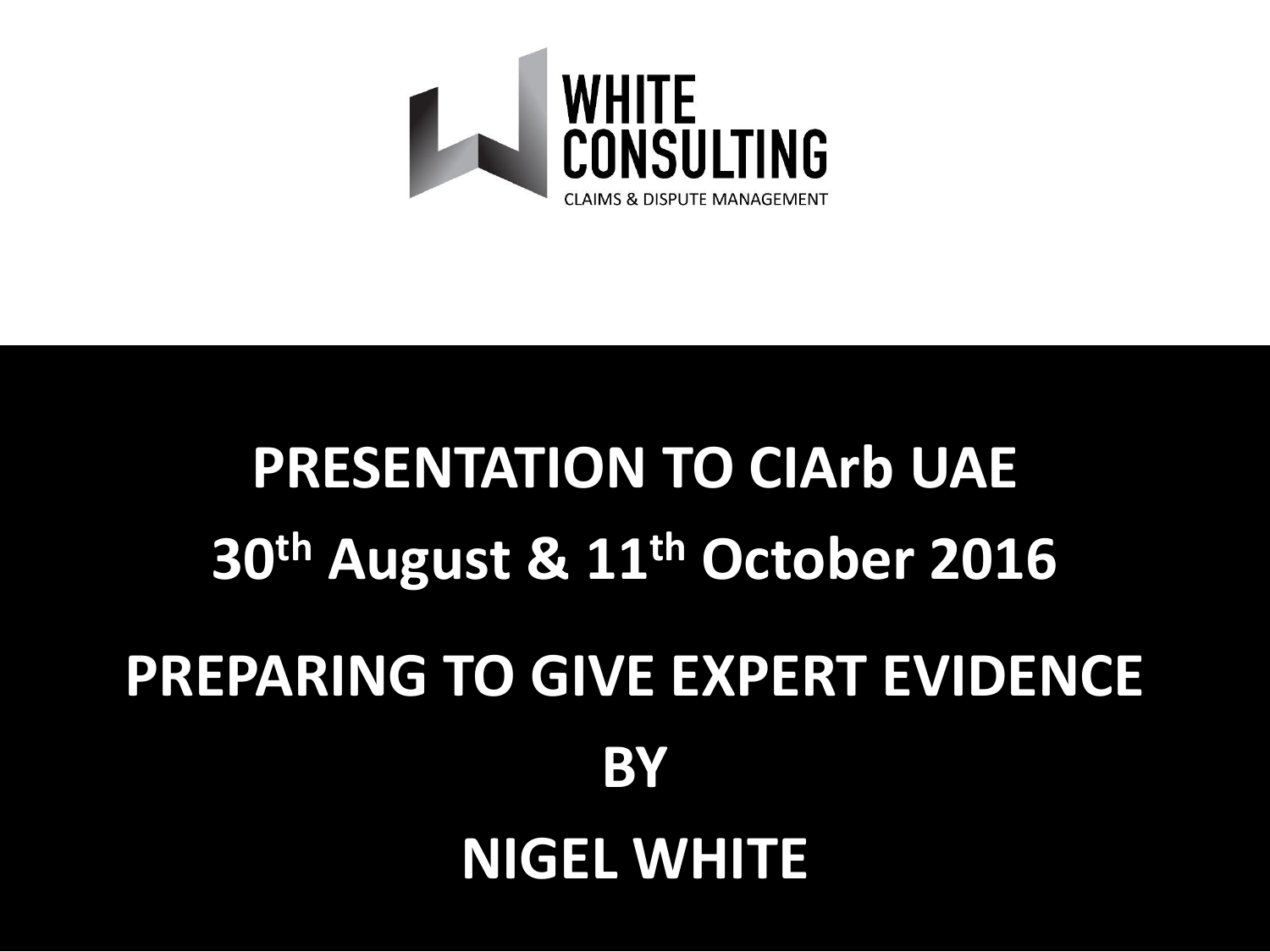# INTRODUCTION



- **1. Role of the Expert to provide impartial and independent to assist a judge or other decision maker.**
- **2. Suitably qualified**
- **3. Hearing is the most important element.**
- **4. Pitfalls for the Expert. Van Ord v Allseas Judge criticised the Expert and provided guidelines**
- **5. Preparation to give evidence starts from the inception of the commission to the completion of the Arbitration.**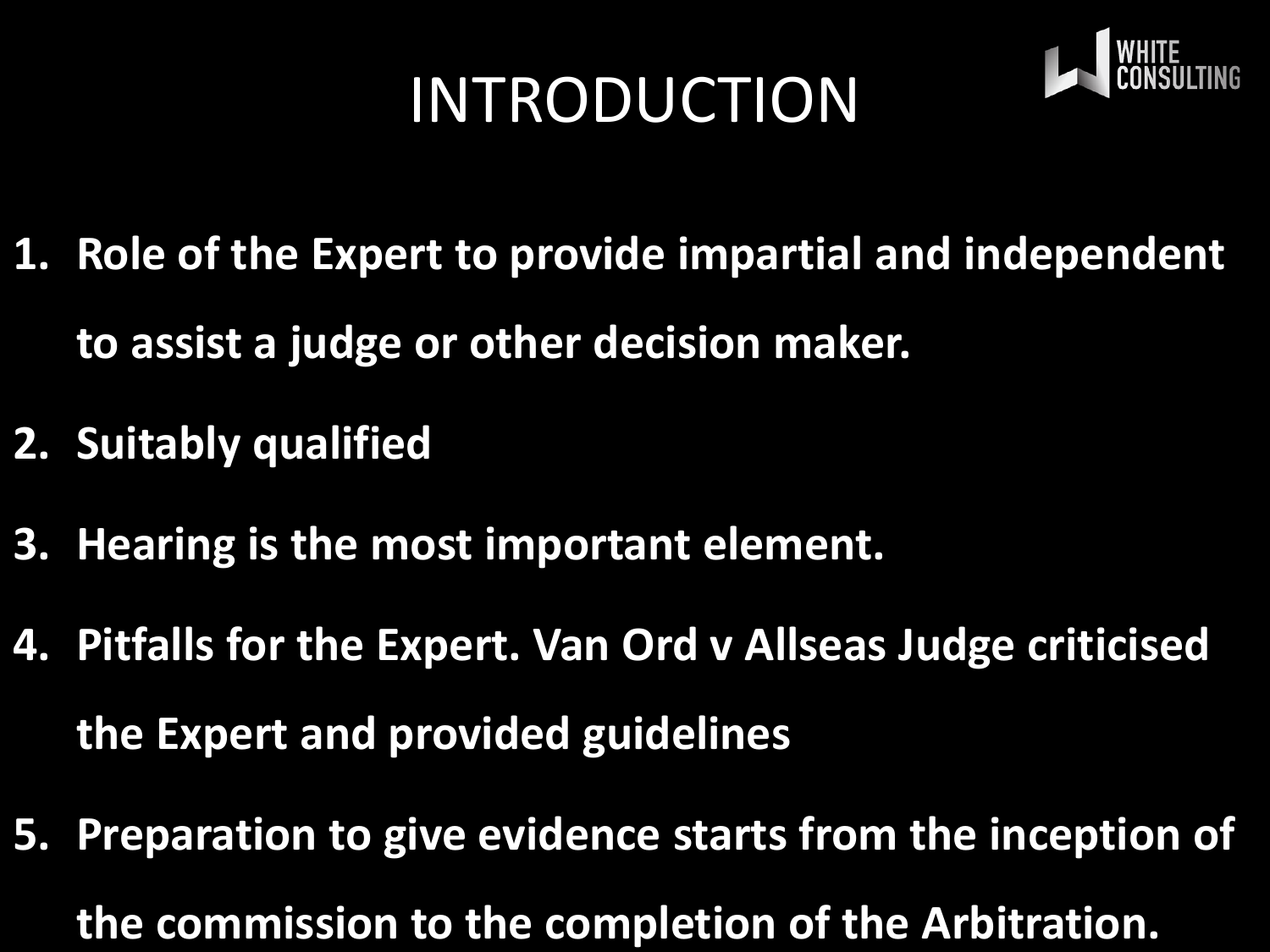# COMMENCEMENT



- **1. Terms of reference and instructions**
- **2. The scope of duties**
- **3. Extent of specialist experience**
- **4. Conflicts of interest with one or both of the parties.**
- **5. Document lists**
- **6. Fee agreement**
- **7. Client expectations**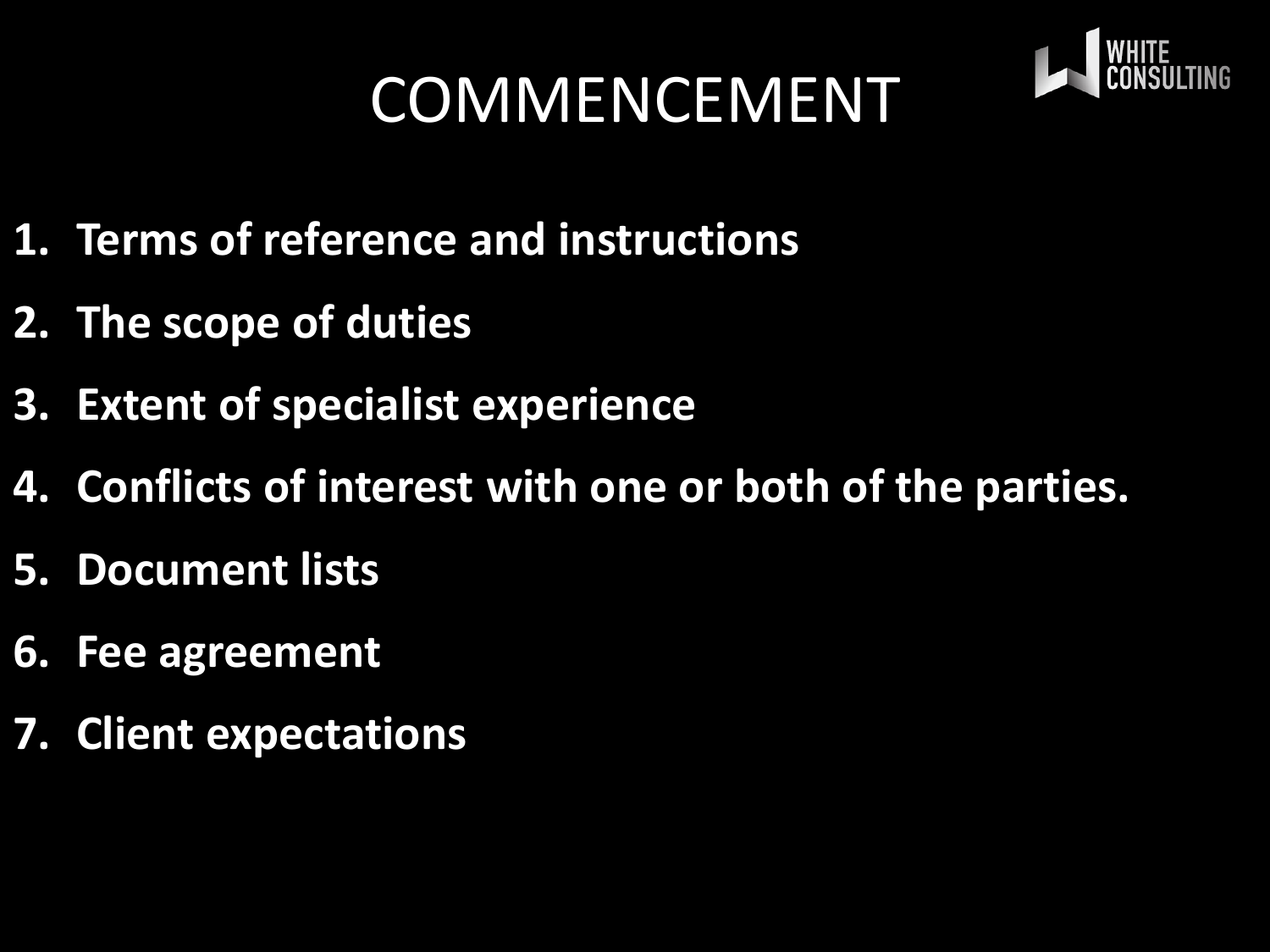#### EXPERT REPORT



- **1. Prepare for the report and consider issues and evidence**
- **2. Reasoning to support opinion**
- **3. Clear and consistent**
- **4. Facts and assumptions**
- **5. Consider all Evidence**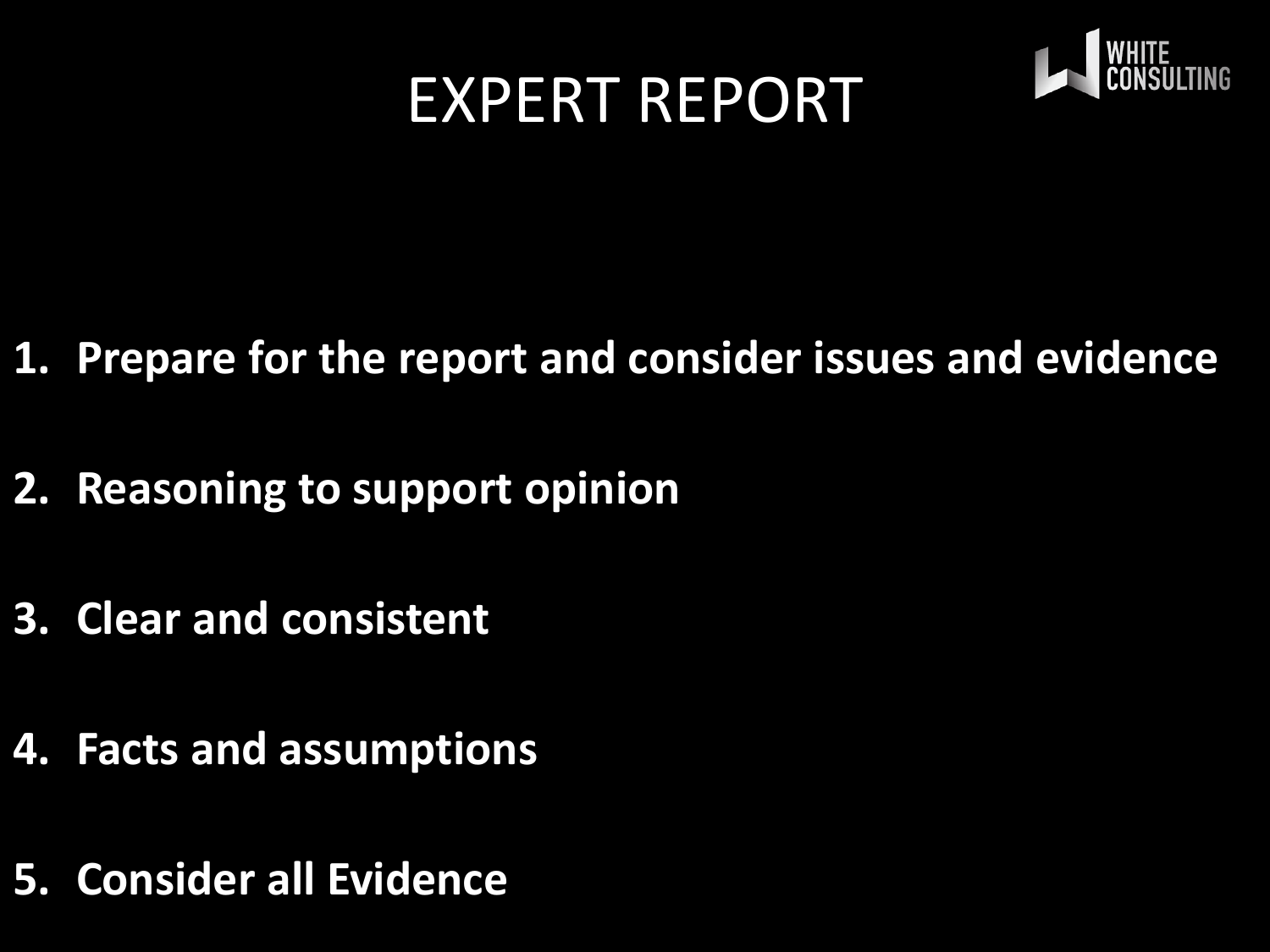#### EXPERT REPORT



#### **3. Funnel Approach**

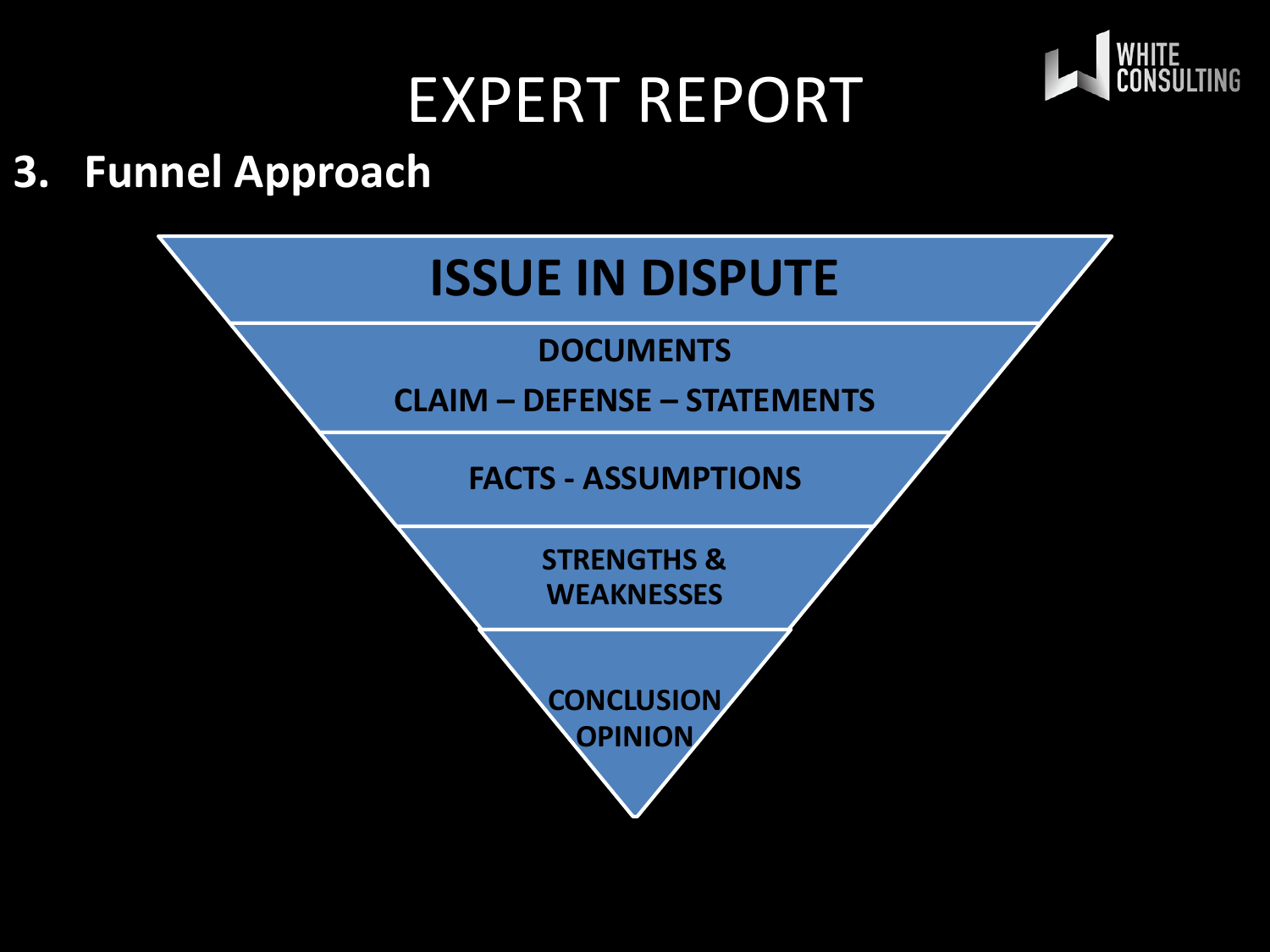### JOINT REPORT



- **1. Purpose of the Joint Report:**
	- **• to agree upon the issues**
	- **• narrow differences**
- **2. Legal Privelege**
- **3. Important part of the preparation for giving evidence**
- **4. Differences between Experts**
- **5. Are joint meetings and reports time wasting?**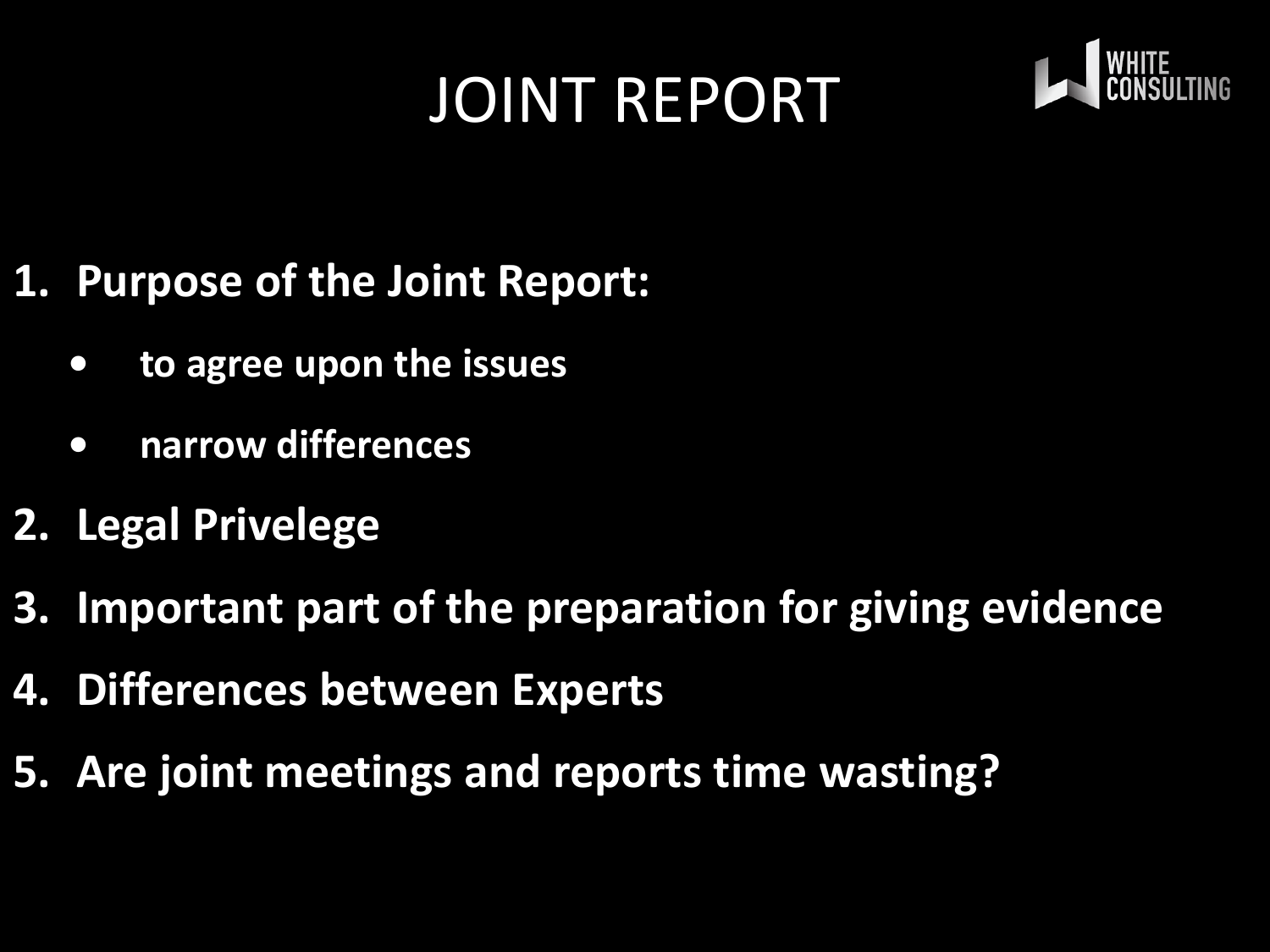#### JOINT REPORT



#### **5. Requirements:**

- **• An Agenda to allow the experts to prepare and also for the input of Counsel and Lawyers.**
- **• Agreements and disagreements should be recorded at the meeting.**
- **Consider the evidence of the opposing Expert**
- **• Changes of mind**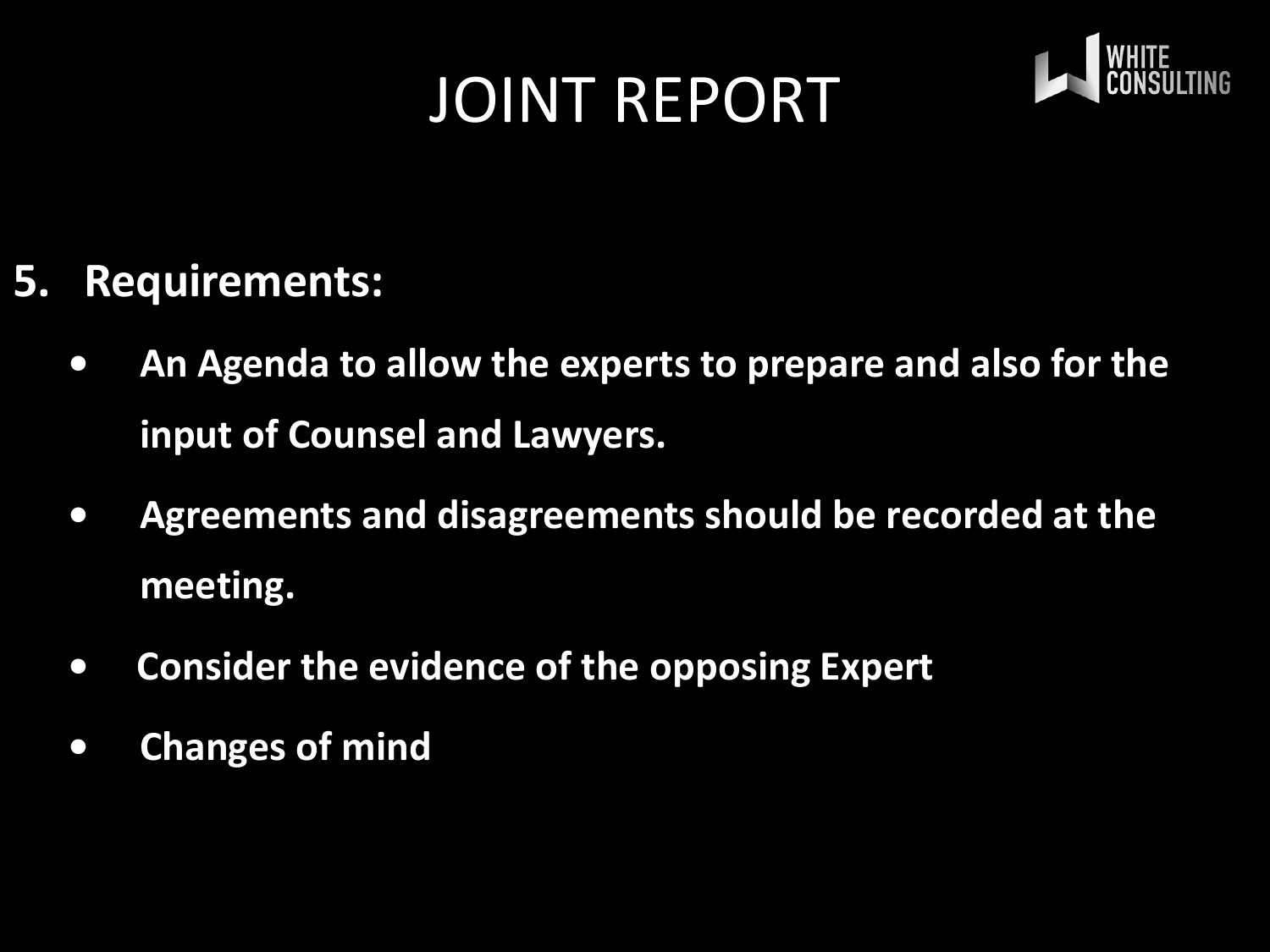## HEARING



#### **The most important part - success or failure!**

- **In preparing to give evidence:**
- **1. Review all relevant evidence again**
- **2. Consider the strengths and weaknesses**
- **3. Is there a Silver Bullet?**
- **4. Overriding duty to present impartial opinion**
- **5. Review the instructions again**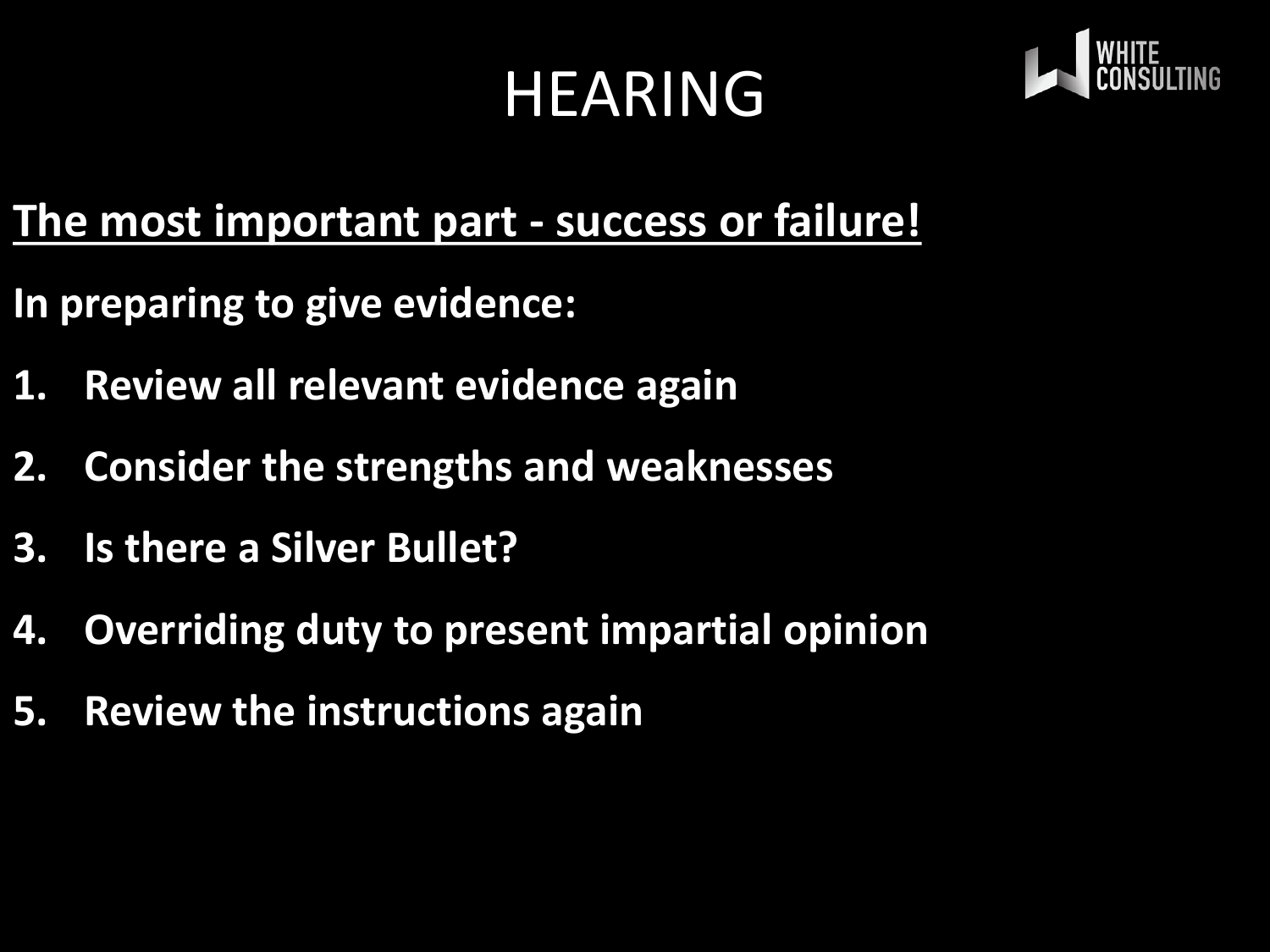### HEARING



- **5. Consistent approach in answering questions**
- **6. The key points for cross examination include:**
	- **• Navigational expertise of the Expert Report and evidence**
	- **• Evidence should be given in a clear and helpful manner**
	- **• Maintain honesty and stay within the area of evidence and expertise.**
	- **• Avoid speculation**
	- **• Evidence should be given objectively**